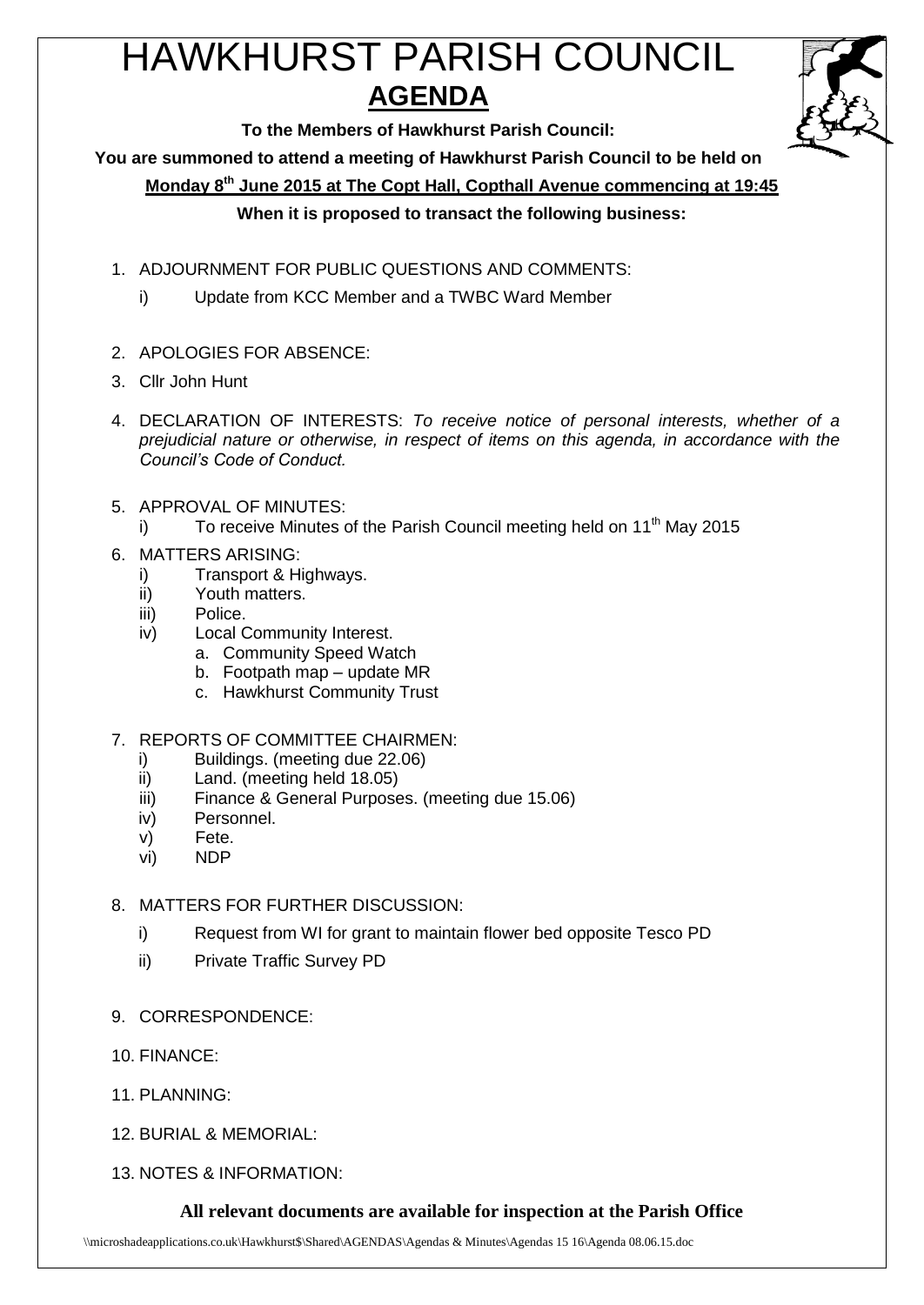#### 14. CONFIDENTIAL:

- i) Payroll
- ii) Personnel Committee Terms of Reference
- *iii)* Code of Conduct

*Pursuant to section 1 (2) of the Public Bodies (Admission to Meetings) Act 1960 it is resolved that, because of the confidential nature of the business to be transacted, the public and the press leave the meeting during consideration of the following items:*

#### 15. CLOSURE:

Nicole Malem, Clerk to the Parish Council

#### Agenda Item 8: Correspondence

|                | , igoriaa itoiri or ooriooporiaorioo |                      |                                                          |
|----------------|--------------------------------------|----------------------|----------------------------------------------------------|
|                | Date                                 | From                 | Subject                                                  |
|                | Received                             |                      |                                                          |
|                |                                      |                      |                                                          |
| $\mathbf 1$    | 09.05.15                             | Resident             | One way road system Queens Rd                            |
| $\overline{2}$ | 18.05.15                             | TW CAB               | New system of outreach appointments                      |
| $\mathbf{3}$   | 18.05.2015                           | M.O. TWBC            | Removal of 3 month rule                                  |
| $\overline{4}$ | 23.05.2015                           | Resident             | Complaint fair booked for The Moor                       |
| 5              | 23.05.2015                           | Resident             | Concern fair booked for The Moor                         |
| 6              | 23.05.2015                           | <b>CIIr B Palmer</b> | Re: Complaint from resident re: fair booked for The Moor |
| $\overline{7}$ | 27.05.15                             | <b>Local Govt</b>    | Draft Recommendations for the Electoral review of Kent   |
|                |                                      | <b>Boundary</b>      |                                                          |
|                |                                      | Commission           |                                                          |
| 8              | 28.05.15                             | Resident             | Objection to planning application 15/502431              |

## Agenda Item 9: Finance. INCOME AND EXPENDITURE MAY 2015

| Accounts for payment            | £  | 4,393.19     |
|---------------------------------|----|--------------|
| Payment received                | £  | 4,225.00     |
| <b>Net Expenditure</b>          | -£ | 168.19       |
| <b>Cambridge &amp; Counties</b> |    |              |
| Reserve                         | £  | 86,147.60    |
| <b>Lloyds Current</b>           | £  | 10,780.00    |
| <b>Lloyds Access Reserve</b>    |    | £ 124,425.17 |
| <b>Petty Cash</b>               | £  | 157.35       |

9.1 Agreement to pay payments schedule.

9.2 Account reconciliation and petty cash check.

Agenda Item 10: Planning

#### 10.1 Planning & Highways Information:

| $\overline{\phantom{0}}$<br>NO.<br>n.<br>. .<br>v<br>__ | $\cdots$<br>эaі | - -<br>100L. |  |
|---------------------------------------------------------|-----------------|--------------|--|
|                                                         |                 |              |  |

## **All relevant documents are available for inspection at the Parish Office**

\\microshadeapplications.co.uk\Hawkhurst\$\Shared\AGENDAS\Agendas & Minutes\Agendas 15 16\Agenda 08.06.15.doc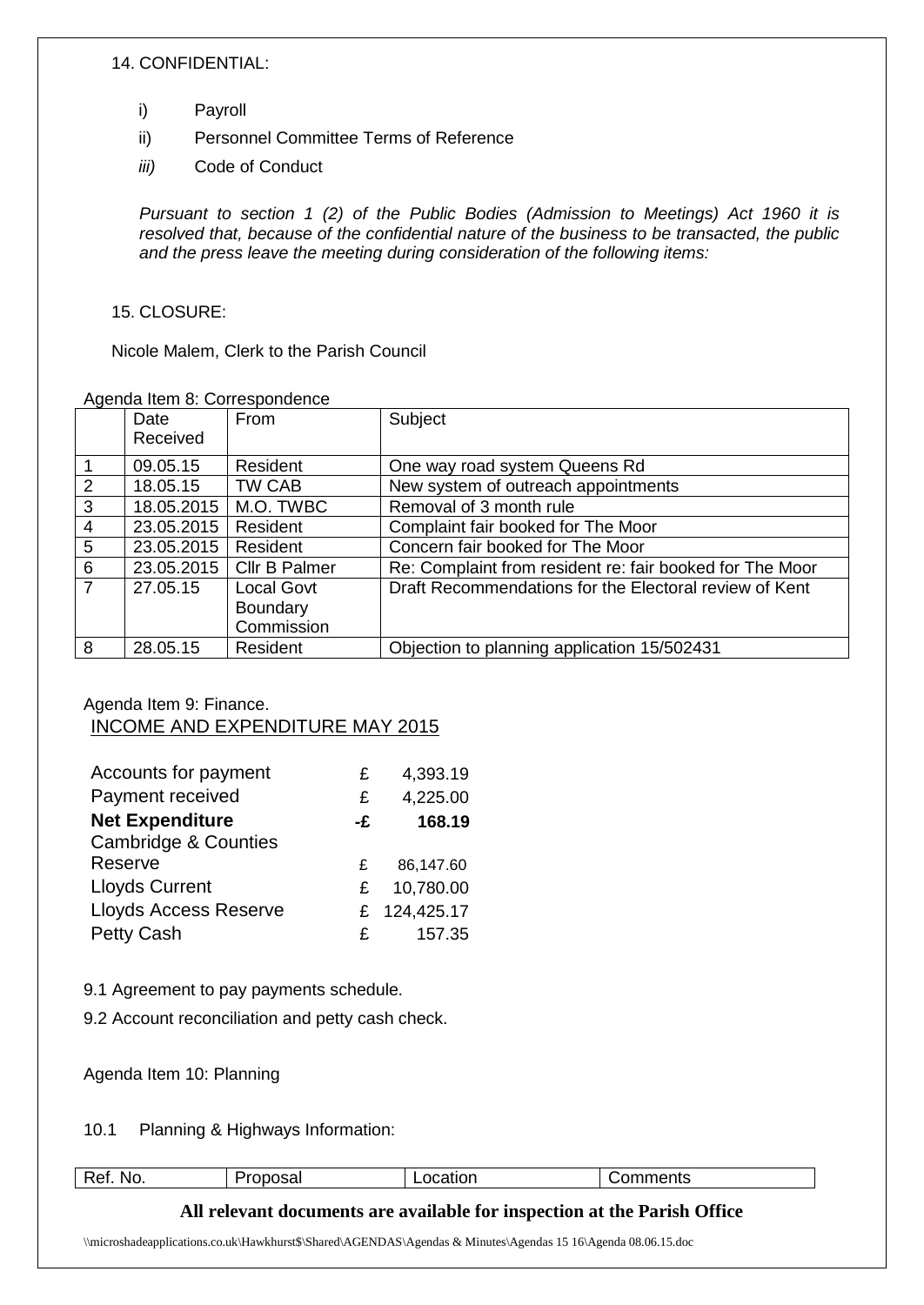| 15/503361/SUB                                              | Conditions re:<br>hardsurfacing           | Tesco Rye Road                 | This requests a variation<br>to the 2011 planning<br>consent to improve the<br>drainage problems of the<br>carpark. |
|------------------------------------------------------------|-------------------------------------------|--------------------------------|---------------------------------------------------------------------------------------------------------------------|
| KCC Highways &<br>Transportation                           | Poynton Scheme at<br>Highgate Hill lights | Highgate Hill lights           | Graeme Lansell, design<br>team believes inadequate<br>space.                                                        |
| Steven Noad<br><b>KCC Highways &amp;</b><br>Transportation | Flashing 30 sign                          | Outside Tesco, Rye Rd          | This will be replaced.                                                                                              |
| Royal Tunbridge<br><b>Wells Planning</b>                   | Urban Design<br>Framework                 | Tunbridge Wells Town<br>Centre | 6 week consultation<br>Period                                                                                       |

10.2 Planning TWBC Approved:

| Ref                  | Proposal                                                                                                 | Location                                    | Comments/Valid            |
|----------------------|----------------------------------------------------------------------------------------------------------|---------------------------------------------|---------------------------|
| KCC/TW/0127/20<br>15 | Installation of Agriculltural<br>Dryer                                                                   | <b>Conghurst Farm</b>                       | No objection from<br>TWBC |
| 15/502242/FULL       | Proposed orangery                                                                                        | The Cottage, High St                        |                           |
| 15/501235/FULL       | Creation of outer lobby and<br>addition of dormer window                                                 | 1 Ford Villas, Highgate<br>Hill             |                           |
| 15/502775/FULL       | Erection of single storey rear<br>extension                                                              | The Mangle Horns Rd                         |                           |
| 15/501487/FULL       | Change of use from dog<br>parlour to flat.                                                               | Post Office High Street<br><b>Hawkhurst</b> |                           |
| 14/506864/FULL       | Change of use from Office,<br>meeting room and chapel to<br>maisonette                                   | All Saints Lodge, Rye<br>Rd                 |                           |
| 15/503025/FULL       | Lawful Devpt Certificate for<br>erection of stable block and<br>use of land for private horse<br>keeping | 1 Springfield Cottages,<br>Sopers Lane      |                           |
| 15/502192/FULL       | <b>External Flue to North side</b><br>elevation                                                          | 1 Ford Villas, Highgate<br>Hill             |                           |

#### 10.3 Planning TWBC Refused:

| Ret.<br>'roposai<br>NO. |      | ocation | .<br>/Valid<br>/mments |  |
|-------------------------|------|---------|------------------------|--|
|                         | None |         |                        |  |

#### 10.4 Planning Applications received:

| <b>Num</b><br>ber | <b>Application No</b> | Proposal                                                                                                                                                                           | Location          | <b>Comments</b>                                                           |
|-------------------|-----------------------|------------------------------------------------------------------------------------------------------------------------------------------------------------------------------------|-------------------|---------------------------------------------------------------------------|
|                   |                       | 13 15/502701/FULL Demolition of outbuilding and construction of 2 Gills Green Resubmitt<br>single storey rear extension for annexe and Cottages<br>breakfast room to main dwelling |                   | ed with<br>additional<br>site plans                                       |
|                   |                       | 16 15/503272/FULL Change of use from sel-contained annexe to 4<br>self-contained dwelling                                                                                          | Terrace,<br>lLane | Ockley Comment<br>Ockley s deadline<br>accepted<br>09.06<br>as<br>for HPC |

# **All relevant documents are available for inspection at the Parish Office**

\\microshadeapplications.co.uk\Hawkhurst\$\Shared\AGENDAS\Agendas & Minutes\Agendas 15 16\Agenda 08.06.15.doc